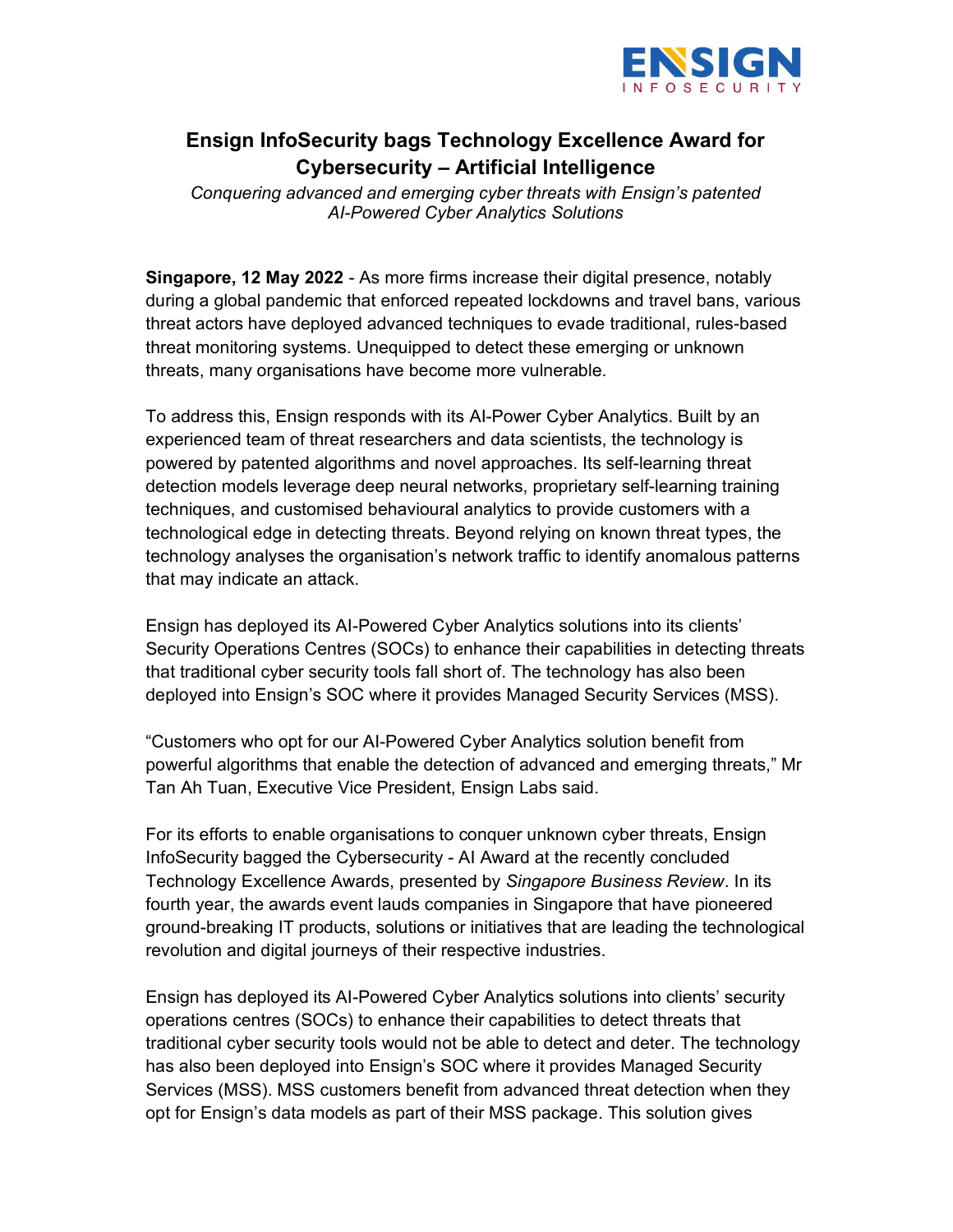

Ensign a unique edge as one of the only MSS provider in APAC that enhances its threat detection capability with proprietary AI-powered models.

Ensign's technology has yielded major successes and is backed by novel approaches:

- Patented self-learning technique Ensign's patented Self-Learning Threat Detection can leverage partially labelled and unlabelled data to train deep learning models, facilitating automatic detection of new, unknown threats.
- Patented technology to detect communications to malicious domains via DGA Ensign's AI-Powered DGA detection model can reduce malicious domain communications alerts by more than 99.99%, minimising alert fatigue, improving accuracy, and accelerating response time.
- Patent-pending Phishing Detection Ensign's Phishing Detection Approach yields more than 95% accuracy rate when detecting phishing attacks and can detect advanced attacks using Homoglyph and Typosquatting/Typoswyping techniques.

"It is also a force multiplier that supports cyber teams by improving accuracy of detection, reducing alert fatigue, and improving focus via triage of prioritised correlated incidents," Mr Tan Ah Tuan, Executive Vice President, Ensign Labs explained.

Headquartered in Singapore, Ensign has built a library of data models designed to detect a variety of threats and is constantly adding to its repertoire with new threat models to stay ahead of the changing threat landscape.

## END

## **About Ensign InfoSecurity**

Ensign InfoSecurity is the largest, pure-play end-to-end cybersecurity service provider in Asia. Headquartered in Singapore, Ensign offers bespoke solutions and services to address their clients' cybersecurity needs. Their core competencies are in the provision of cybersecurity advisory and assurance services, architecture design and systems integration services, and managed security services for advanced threat detection, threat hunting, and incident response. Underpinning these competencies is in-house research and development in cybersecurity. Ensign has two decades of proven track record as a trusted and relevant service provider, serving clients from the public and private sectors in the Asia Pacific region.

For more information, visit www.ensigninfosecurity.com or email marketing@ensigninfosecurity.com